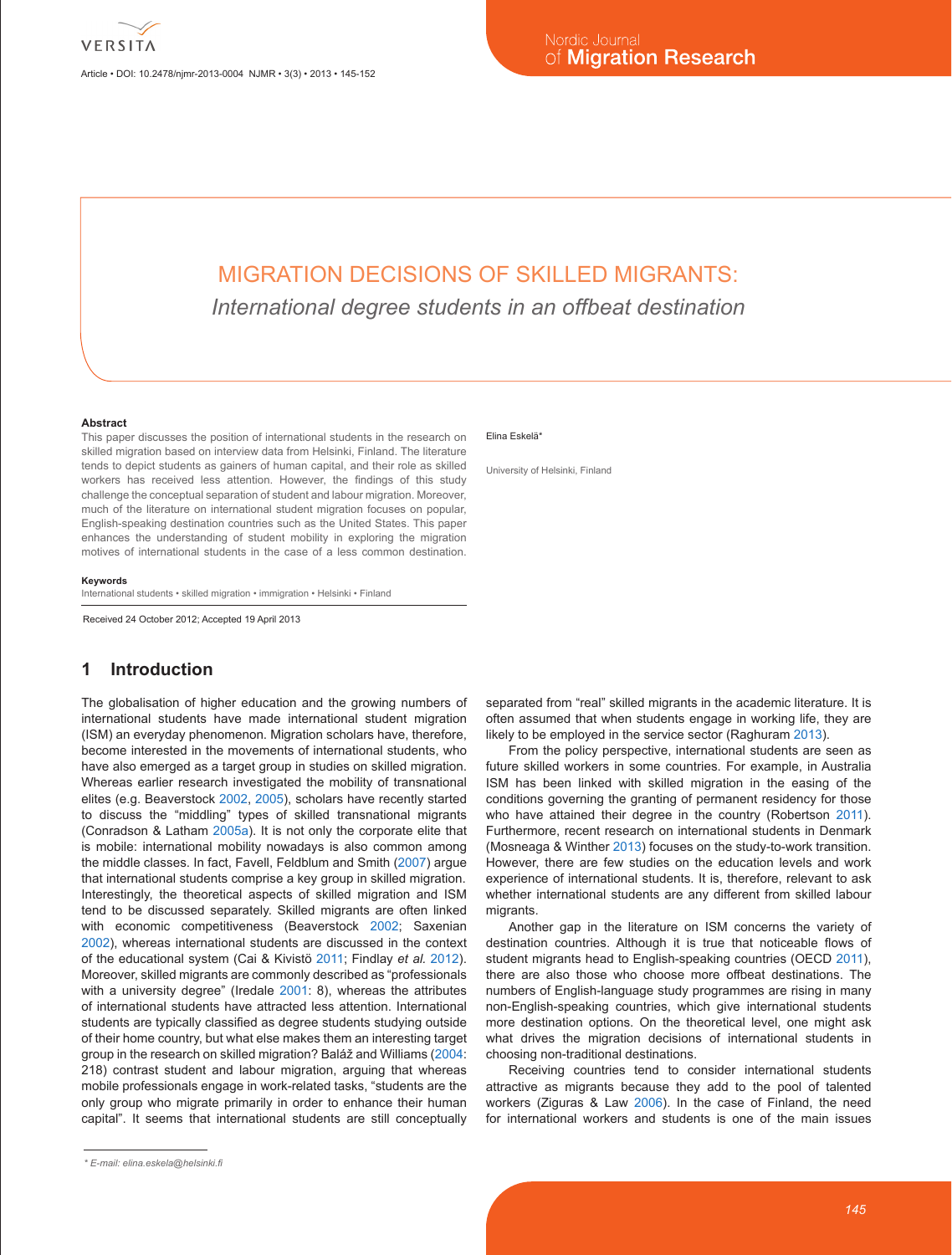addressed in the innovation and competitiveness strategies covering the Helsinki metropolitan area (Culminatum 2009; Laurila 2005). In fact, Finland is suffering from brain drain as the incoming immigrant population is less highly educated than the native population (Dumont & Lemaître 2005). According to the Academy of Finland, the Finnish research system is characterised by a low level of international engagement, and there is an urgent need to increase the international appeal of the research system. In 2006, only 3 per cent of Finland's research personnel were foreign-born (Academy of Finland 2010). Furthermore, Finland has no world-famous universities, although the University of Helsinki was ranked 73rd in the world in 2012 (Center for World-Class Universities of Shanghai Jiao Tong University 2012).

Finnish universities had almost 6,200 foreign degree students in 2008, the majority of them coming from Europe and Asia (Ministry of Education 2009). The number of international students has risen noticeably: between 2000 and 2009, foreign enrolments grew by 126 per cent (OECD 2011). In numbers, the University of Helsinki and Aalto University (established in 2010 through the merger of Helsinki University of Technology, Helsinki School of Economics and the University of Art and Design Helsinki) are the most popular choices among foreign degree students (Ministry of Education 2009). According to its new strategy, the University of Helsinki aims to be among the top 50 universities of the world. One way of pursuing this is to increase the numbers of international students to comprise 15 per cent of new Master's degree students and 25 per cent of new doctoral students (University of Helsinki 2012). The Aalto University strategy (Aalto University 2012: 5) states: "With regard to internationalisation, competitiveness of universities relies to a great extent on their ability to attract the best students and researchers".

When universities refer to attracting the "best students", the question arises of exactly who these students are and what motivates them to study abroad. The objectives of this paper are, first, to compare the characteristics of international students with those of skilled migrants as identified in the literature; and second, to analyse the motives for ISM in the case of Helsinki, Finland and reflect these motives against those found in previous studies focusing on more traditional, English-speaking destinations. The ambiguities in defining the international student have been brought up in recent discussions (King & Raghuram 2013). In this paper, international students are defined as degree students with a non-Finnish nationality. Hence, the focus is on degree mobility, which resembles "traditional" migration more closely than shorter term programmes, such as Erasmus exchange

# **2 Skilled migration and international students**

Skilled migrants have been a subject of research since the late 1980s (Scott 2006). Interest in the movement of skilled workers around the globe has risen as their significance for economic growth is increasingly acknowledged (Bontje & Musterd 2009). There are perceptible differences between skilled migrants and the migrants who were a part of earlier waves of work-related immigration. Whereas the earlier labour immigrants tended to be uneducated manual labourers, skilled migrants could be described as educated professionals (Iredale 2001).

The literature links skilled migrants with the economic growth and competence of cities in the global economy. In Silicon Valley, for instance, they create jobs and wealth in the region, and also integrate California into the global economy through their long-distance social and economic linkages (Saxenian 2002). Beaverstock (2002) uses the network approach in describing skilled international migration as a key "flow" bringing highly specific knowledge, skills and networks into global cities. Furthermore, Findlay *et al.* (1996: 49) argue that skilled migrants "are both consequence and part-cause of global city formation". They note in their study on expatriates in Hong Kong that the pool of skilled migrants in the city may well attract inward investment, which in turn could attract more international migration.

Most of the earlier research on skilled migrants focused on expatriates working in the fields of banking, law and accountancy. However, the need has arisen to specify the target groups. It is argued that the focus in earlier research on global elites is too narrow to encompass the full spectrum of skilled migration. According to Beaverstock (2005: 246), traditional expats are transforming into "nomadic workers" because transnational companies prefer shortterm and non-permanent circulation over permanent migration. Furthermore, international migration has become a normal middleclass activity (Conradson & Latham 2005a). As Scott (2006: 1106) puts it, "it is clear that skilled migration has become more diverse than the professional expatriate model alone can explain". The development of communication technologies and affordable modes of travel has made international migration available to a larger group than the global elite. Moreover, the globalisation of higher education has increased the flow of professionals around the world (Collins 2008; Stalker 2000: 108).

The "new" population of skilled migrants comprises not only expatriates and businessmen but also students. Ewers (2007: 121), for example, defines highly skilled labour "by occupation as business professionals, high-tech workers and engineers, medical workers, students and scholars, NGO (non-governmental) workers and entrepreneurs". Defending the place of international students in the research on skilled migration, Favell, Feldblum and Smith (2007: 16) even refer to them as "the quintessential avatars of globalization". As a generation for whom international mobility is a natural part of life, international students are a relevant target group in the research on skilled migration.

Although international students are accepted as migrants, there is little discussion about their characteristics. If established skilled migrants are defined as having a university degree and a demanding job, where does that leave students? Their educational or working experience is seldom discussed. A rare example is Liu-Farrer's (2009) study on Chinese students in Japan. She argues that international education is a major channel of labour migration and in the case of Chinese students in Japan, she stresses their input in the low-wage labour market.

In practice, it seems that international students are seen as future skilled migrants. According to Iredale (2001), many skilled migrants are former international students whose local degree allows them to stay in the host country. Furthermore, a recent study from Finland (Shumilova, Cai & Pekkola 2012) reports that 78 per cent of international graduates from 2009 to 2010 were still in the country in the beginning of 2012, and 72 per cent of them were employed. However, little is known about the educational and working careers of international students. What characteristics identify them as skilled migrants?

# **3 International student migration**

There were almost 3.7 million international students in the world in 2009, the United States, the United Kingdom, Australia, Germany and France being the major recipients in absolute terms. The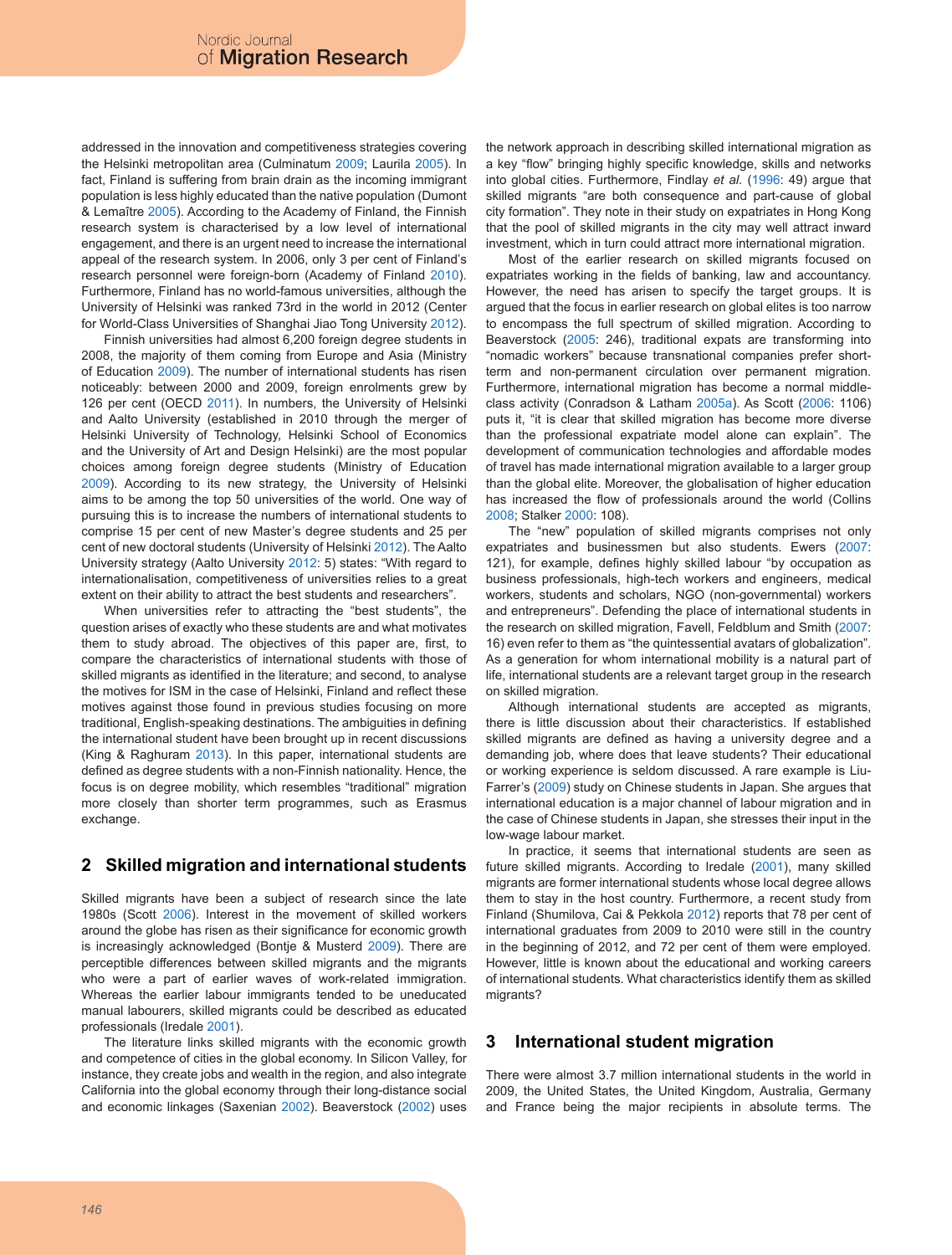proportion of international students in tertiary education was over 10 per cent in Australia, Austria, New Zealand, Switzerland and the United Kingdom, and around four per cent in Finland (OECD 2011).

An essential question for researchers concerns what motivates the migration decisions of international students. Baláž and Williams (2004) highlight the acquisition of human capital such as language skills in their study of Slovakians who studied in the UK. However, they also note that students' latent objectives may differ in that some might use studying in another country as a platform for more permanent migration, whereas others may wish to experience different cultures. Baláž and Williams' study focuses on short-term international studies such as Erasmus exchange and language courses; however, in the case of degree students who migrate for a longer period, usually at least 2 years, the motives may differ.

Hazen and Alberts (2006) found from their focus-group interviews and questionnaire responses that professional and academic factors were the most influential in the migration decisions of international degree students at the University of Minnesota in the United States. More specifically, 72 per cent of the questionnaire respondents mentioned better educational opportunities in the United States as a reason for migrating. Interestingly, the second most commonly cited reason was the "desire to experience a new culture", which was mentioned by nearly half of the respondents.

The results of a recent study based on survey data and interviews with UK students enrolled in foreign universities (Findlay *et al.* 2012) support the emphasis on professional and academic reasons. The most frequently cited reason for studying abroad was to attend a world-class institution. In fact, Findlay *et al.* (2012: 118) argue that "the search for 'world class' education has taken on new significance", as their respondents typically chose their destination after browsing university ranking lists. It was important for them that the institution they chose was "recognised".

According to another study, the key factors governing the choice of destination among South Koreans studying in New Zealand were the costs, the environment and the quality of education (Collins 2008). However, Collins argues that, in practice, the migration was driven by information received through social networks: all of the South Koreans who were interviewed had been influenced by other South Koreans who had lived in or visited New Zealand. Recent studies (Geddie 2013; Mosneaga & Winther 2013) also stress the importance of social relations in international student mobility.

Research on the migration decisions of skilled migrants gives similar results to those concerning international students. Thorn (2009) examined the motives behind the international self-initiated mobility of highly educated New Zealanders living abroad. According to the results of this quantitative study, cultural and travel opportunities and career prospects were the strongest motives. Similarly, Conradson and Latham mention an interest in travelling. With reference to the reasons behind the moving decisions of New Zealanders in London, they suggest that relocation is "part of a project of self-fashioning" (Conradson & Latham 2005b: 290).

Providing further evidence of the importance of social networks, a study on skilled workers in Europe highlights the role of personal trajectories and networks in migration decisions (Martin-Brelot *et al.* 2010; Musterd & Gritsai 2010). The study, conducted in 13 European cities, showed that both earlier experience of a certain location as well as the need to be near family members and friends affected the location decisions of the respondents. According to the authors, "individual networks are key to understanding people's location behaviour" (Musterd & Gritsai 2010: 34).

Migration decisions tend to be complex and include a variety of components (Halfacree 2004). However, it appears from earlier research on international students and skilled migrants that destination choices are driven by similar factors. Educational and professional reasons are dominant, but cultural and travel opportunities also feature. Much of the literature focuses on students who choose popular English-speaking destinations such as the United States (Hazen & Alberts 2006) and New Zealand (Collins 2008), and most of the respondents in Findlay *et al.*'s (2012) research studied in English-speaking countries (Ireland, Australia, the United States). A study on international students in Denmark (Mosneaga & Winther 2013: 187) reports that exoticism and a "coincidental combination of opportunities and constraints" were relevant factors among students who chose to migrate to Copenhagen. However, their motives were not the focus of the research and therefore were not considered in depth. As ISM is growing in numbers and the number of Englishlanguage study programmes is rising, it is justified to investigate the migration decisions of students who choose a less common destination country.

# **4 Research method**

This research is based on qualitative data, specifically semi-structured interviews with international degree students living and studying in the Helsinki metropolitan area in Finland. The interviewees were carefully selected from the student registries of two universities in the area. The University of Helsinki and Aalto University, which host the largest numbers of international students among Finnish universities (Ministry of Education 2009), were the obvious choices. To identify the faculties with the highest levels of internationalisation, I obtained relevant statistics from the universities' web pages and information from the student services personnel. As a result, I chose the Faculty of Arts at the University of Helsinki and the School of Science at Aalto University, both of which had almost the same number of international students in the spring of 2011 (344 and 362, respectively, representing 7 and 11 per cent, respectively, of the student body in the two units). When those who did not give an address or lived outside of the Helsinki metropolitan area were excluded, the sample comprised 285 and 321 students from the University of Helsinki and Aalto University, respectively.

The two faculties differ considerably in the range of subjects they cover. The respondents at the Faculty of Arts were majoring in areas such as Finnish language and culture, theatre science, theoretical philosophy and musicology, whereas those in the School of Science were studying subjects such as computer science, mobile computing, industrial engineering and physics, for example. I systematically chose the interviewees to represent the nationalities present in the two educational units: the School of Science attracts Asian students in particular, whereas most of the international students in the Faculty of Arts are from Russia and Europe. Having obtained contact information from the student registers, I approached students via email. All in all, I contacted 74 individuals before finding a suitable number of interviewees (25).

Having given their consent, the interviewees were asked to choose the interview location. The majority of the interviews were conducted in cafes, but some took place at the universities, in the interviewees' homes and in a park. They lasted, on average, for about an hour, varying from 36 to 86 minutes. The interviewees chose which language would be used, either English or Finnish. I used a semi-structured interview format I had tested beforehand on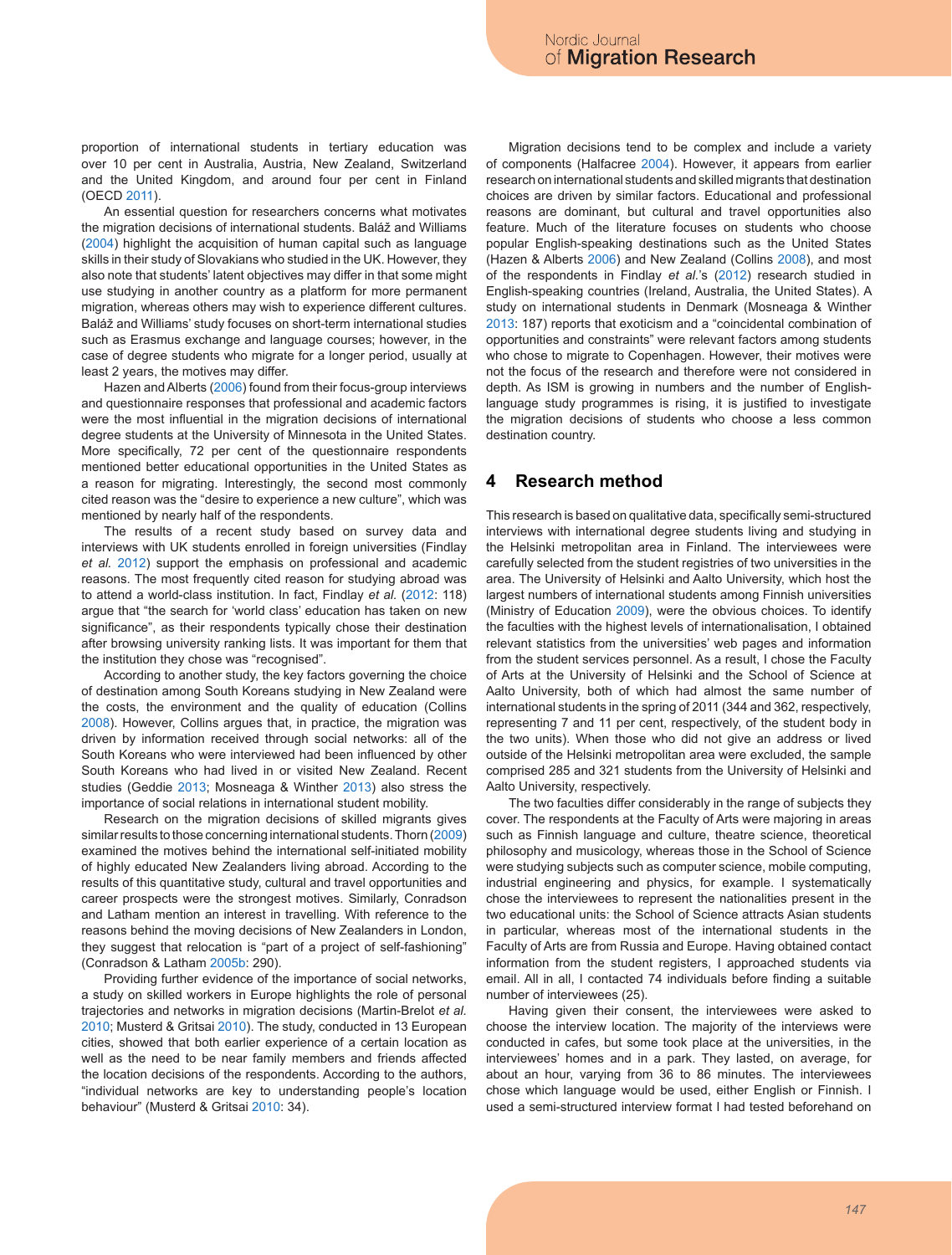*Table 1. Characteristics of the 25 interviewees*

| Category                       | Number of interviewees                                                                                                             |
|--------------------------------|------------------------------------------------------------------------------------------------------------------------------------|
| Area of origin                 | Asia (8), Western Europe (6), Russia (3), Eastern Europe (3),<br>Middle East (2), Africa (1), North America (1), South America (1) |
| Age                            | 19–24 years (6), 25–30 years (13), 31–36 years (2), over 36 years (4)                                                              |
| Sex                            | Male (15), female (10)                                                                                                             |
| Degree in process              | Master's (17), doctorate (8)                                                                                                       |
| Degree upon arrival            | No university degree (5), Bachelor's (10), Master's (8), doctorate (2)                                                             |
| Length of residence in Finland | Less than a year (4), $1-3$ years (9), $3-5$ years (4), $5-10$ years (6),<br>over 10 years (2)                                     |
| Living arrangements            | Single (8), room in a shared apartment (8), couple (6),<br>couple with children (3)                                                |

other international students. My goal was to explore the students' motives related to ISM, as well as to understand their current life in the Helsinki metropolitan area by discussing topics such as studying and working life, housing and social life. My focus in this paper is on their working and studying life in the context of the literature on skilled migration and on their motivation for choosing Finland and their current universities as their destination for ISM. All the interviews were transcribed and coded using the ATLAS.ti program for qualitative data, which helped me to analyse the data systematically. I based the coding on both earlier theoretical findings and interesting details that emerged from the data. I grouped the students' motives for moving according to whether they related to professional and academic aims, financial aspects or social life, for example. To see how well they fitted the skilled migrant profile, I analysed their educational and professional careers and how they talked about their future goals.

Table 1 lists the characteristics of the interviewees. The focus in this paper is on students in a certain location, not on certain ethnic groups and their experiences as international students. Therefore, the diverse backgrounds of the interviewees represent the mix of people studying in these two faculties.

# **5 Results**

#### *5.1 International students as skilled migrants*

One of the main assumptions about skilled migrants is that they are highly educated and work in demanding positions. Although international students are widely included, their qualities remain somewhat unclear. Interestingly, the interviews revealed that the majority of the respondents were highly educated when they first arrived in Finland. Twenty of the 25 students already had a university degree: 10 with a Bachelor's degree, 8 with a Master's degree and 2 already had doctorates. Upon close examination, I found that the students who did not have a university degree upon arrival had come to Finland at too young an age (18–19 years) to have obtained one. These results are similar to those reported in an earlier study (Kärki 2005) showing that almost two in three international students in Finland have a university degree upon arrival.

A small group of five students were repeating qualifications they already had, studying for their second or even third Master's degree, for example. Three of them had completely changed their field of studies after developing an interest in a new subject, and two were continuing their studies to gain some international experience, as in the case of this Russian student:

At Aalto University I'm studying industrial management. [...] this is my third Master's degree. My first was in applied mathematics and physics from St. Petersburg State University. [...] I was looking for some international experience [...] I got an invitation from Joensuu University [in eastern Finland] and they actually provided a scholarship, so that was an easy choice. You can go abroad and learn something new and you can get money from that. I lived in Joensuu for one year and after that I moved to Helsinki because of my Master's thesis work. (male, 29, Russia, industrial management)

In addition to being highly educated, another factor that supports the view of international students as skilled migrants is that, as well as studying, many also had jobs: only four of the interviewees reported that they did not have paid work. It is not just the fact of working that is interesting; however, 13 students worked in knowledge-intensive positions in fields such as research, teaching and telecommunications. This finding is in contrast with the results Liu-Farrer (2009) reported with regard to Japan, where Chinese students tend to contribute to the low-skilled labour market. In particular, many of those studying ICT-related subjects at Aalto University worked in private companies in their own field, some even full time. Other PhD students were fully employed as members of research projects. The position of these people is ambiguous in that they are students and researchers at the same time. Among the interviewees, four of the PhD students were receiving a salary for doing their thesis as a part of a research project. In total, 17 of the 25 students held knowledge-intensive positions. Four students did not work at all, and the remaining four worked mainly in the service sector.

Some people come to a foreign country to work rather than to study, as was the case with two of the interviewees: the idea to apply for a place at a university came later. Another two students had migrated to Finland with their families and started studying later. Thus, people do not necessarily migrate to study at a specific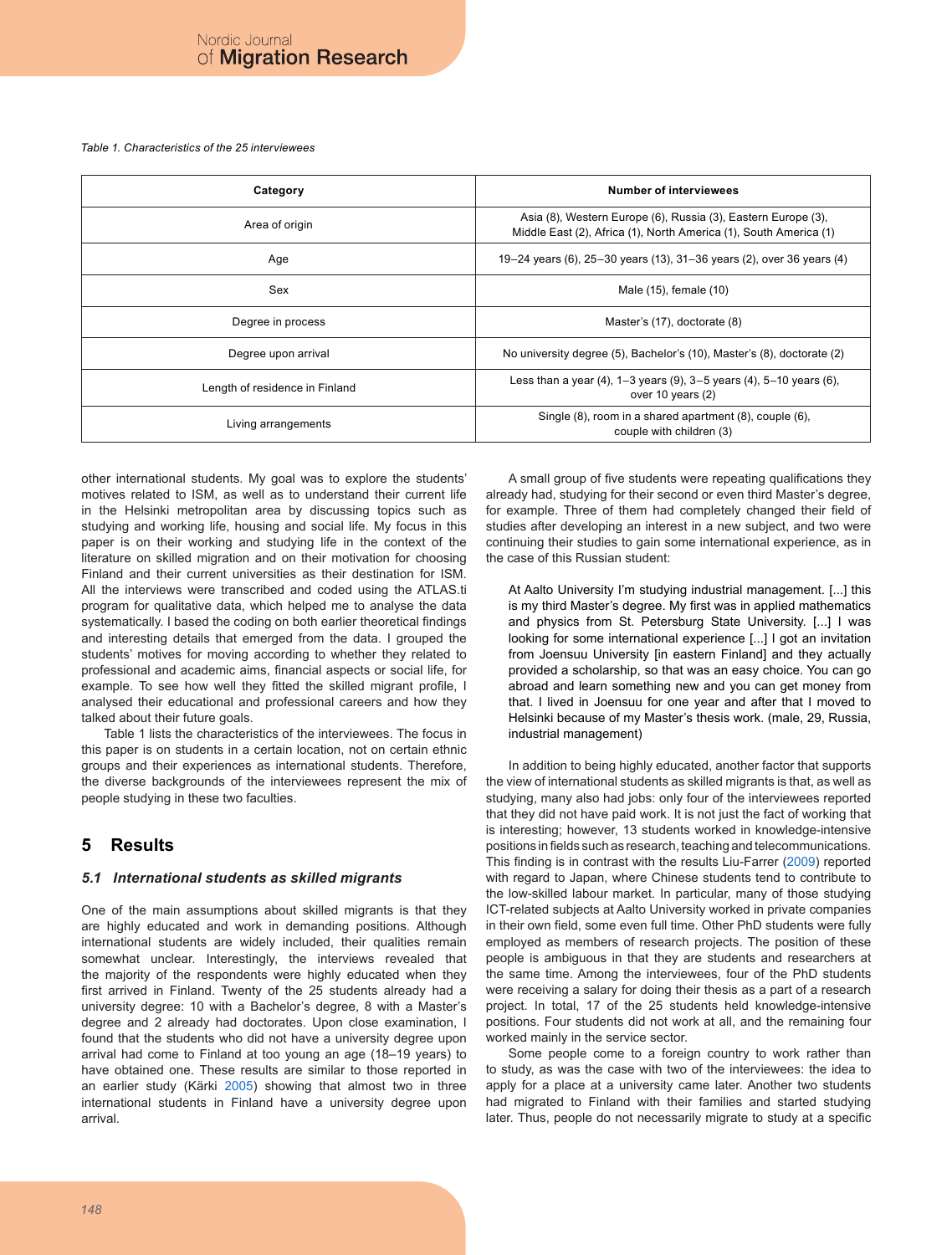university for a specific degree: they may decide to continue their studies after being in the country for a while. This finding resonates with Carlson's (2013: 168) observation that studying abroad can be perceived "not as the result of a one-time choice but as the outcome of different long-term biographical and social processes and events".

I study Finnish language and culture. I have lived here for a long time and I have worked as an interpreter, but I want to have more knowledge and skills. (female, 40, Romania, Finnish language and culture)

Most of the interviewees with jobs obtained them through the normal channels, in other words applying for an open position. However, there were also interesting stories that demonstrated the role of chance in this context (Mosneaga & Winther 2013). For example, a Spanish student of service design and engineering spent one weekend throwing snow down from the rooftops. Through his co-worker there, he was given an interview in a small IT firm and ended up working as a consultant for many years. At the time of the interview, he was starting up his own business.

Combining studying and working tends to prolong the studies. A Turkish student of mobile computing described his situation: "I've been working for around three and a half-years full time. That's why I'm still a student". For those in full-time employment, studying is not the only priority, as a service design student from Kenya aptly remarked: "It's a full-time job, so I have to try to fit my school schedule into my work." However, working while studying was a financial necessity for many. In fact, the four students who did not have paid work had a spouse or parents who could support them financially. The interviews also revealed that finding work as a foreigner in Finland is not always easy, not even for skilled people:

Even though I have two Master's degrees and a doctorate, I know that even a Bachelor's degree will help you to get work in Finland if the degree is from a Finnish university. (male, 44, France, Finnish language and culture)

The extent of labour-market participation questions the separation of international students and labour migrants, as Findlay *et al.* (2012) point out. Most of the interviewees were participating in working life in their new country of residence. In addition, my findings in the case of international degree students in Helsinki do not support Baláž and Williams' (2004: 217) notion that international students' 'principal manifest function is human capital acquisition'. Although for some students, it is the main reason for studying abroad, there are many who work full time and capitalise on the human capital they have already acquired, and for whom studying does not rule their lives in Finland.

#### *5.2 Motives for moving to Finland*

Earlier studies on international degree students suggest that professional and academic reasons prevail in migration decisions (Findlay *et al.* 2012; Hazen & Alberts 2006). Among the students I interviewed, factors related to education and a career were mentioned by half of them as reasons for enrolling at Aalto University or the University of Helsinki. These factors included the characteristics of the universities as well as Finland's reputation and success in certain professional fields. With regard to the universities, the interviewees valued the perceived high standard of Finnish university education

and the existence of suitable study programmes. Renowned university staff and the reputation of certain departments also attracted some of the students. One Italian student decided to come to Finland because "Aalto University had a good reputation in the sector of audio and acoustics". Furthermore, the existence of Englishlanguage study programmes was an essential condition. The OECD (2011) categorises Finland, together with Denmark, the Netherlands and Sweden, as countries that offer many tertiary programmes in English.

The first and foremost [reason for migrating] was the high education standard of Finland. Secondly this [Aalto University] is quite popular in Pakistan and we have some very good professors that got their PhDs from there. (male, 28, Pakistan, bioinformatics)

However, the students were not simply "in search of worldclass education" (Findlay *et al.* 2012), choosing only top-ranked universities, but also critically evaluated the content of the degree programmes, the reputation of the departments and the skills of the research teams. Their interest was not so much in whether the institution was "recognised" as in its expertise in their field of study.

Both Aalto and the University of Helsinki have good computer science departments, but it's not that they are world famous for their computer science. [...] I did check the ranking lists, but the thing with these ranking lists is that if you look at different lists you get very different results. (male, 26, Germany, computer science)

Basically, there were three possibilities: Switzerland, France and Finland, but from the work perspective Finland was the best. That's why I chose it, from the career perspective and topics. (female, 25, Ukraine, physics)

Some of the students chose Finland because it had a good reputation in the field in which they were interested. Although still not very well known globally, Finland is famous for its success in the field of information and communications technology, led by Nokia (Vaattovaara 2009). The students at Aalto University mentioned fields such as telecommunications and remote sensing, and those at the University of Helsinki talked about musicology and theoretical philosophy.

Mobile phones were becoming quite popular and I got interested in that. Nokia being one of the producers, which was a very popular brand, I naively started looking for schools in Finland even though I did not know where Finland was. (male, 27, Kenya, service design)

As Collins (2008) notes, the cost of education plays a role in the moving decisions of international students. All Bachelor- and doctoral-level degree programmes are free of charge in Finland. Some Master's programmes have tuition fees for non-EU/EEA citizens. Ten students mentioned the lack of tuition fees or getting a suitable scholarship as a factor that encouraged them to study in Finland. Students with few alternatives in terms of their destination country in particular tended to base their final choice on financial factors.

Although educational and career-related reasons are apparent, my findings also support the notion that travelling and experiencing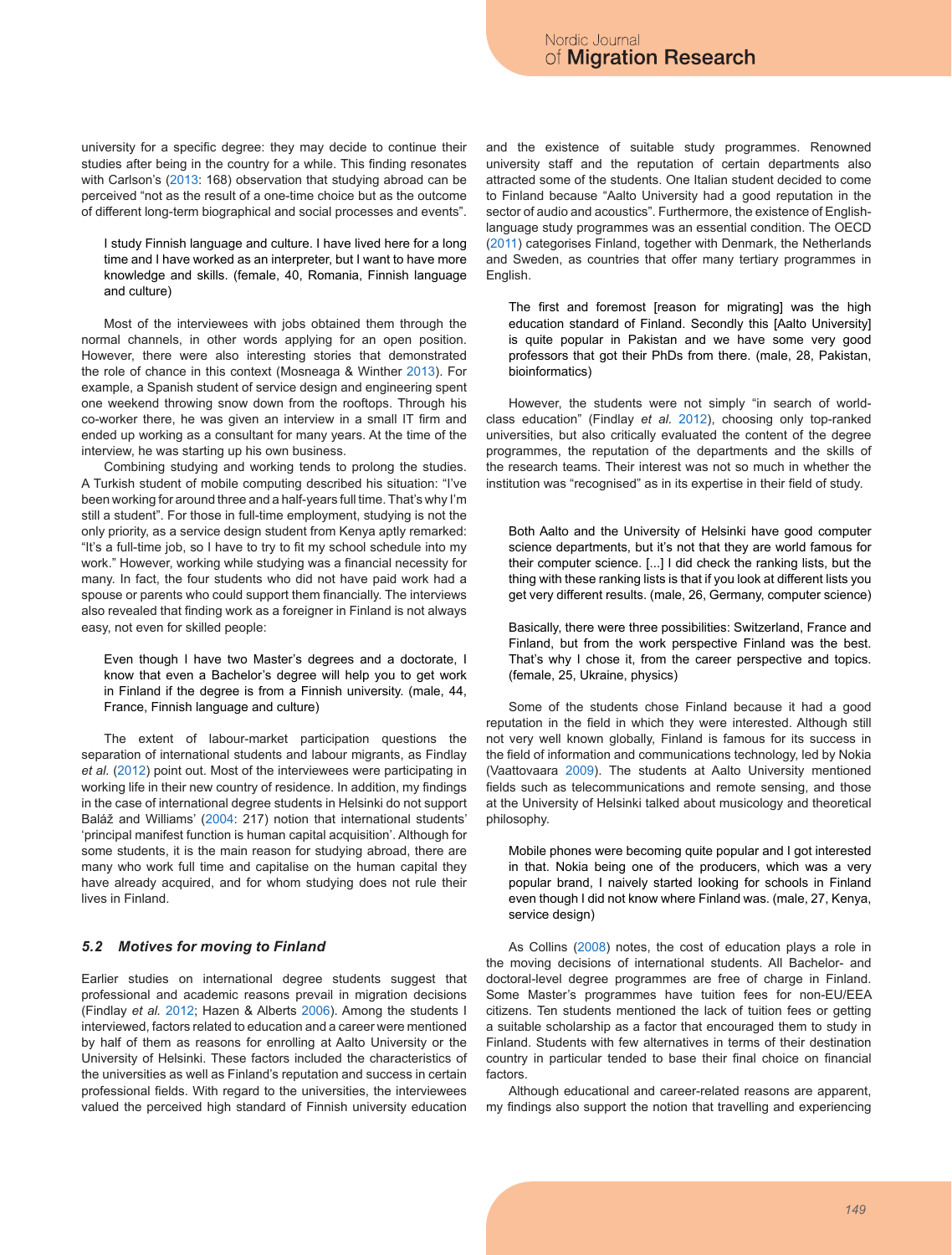new cultures are important for international students (Hazen & Alberts 2006). One-third of the interviewees expressed their desire to study abroad, almost regardless of the destination country. Studying in another country seems to be a "process of sustained self-experimentation, exploration and development" (Conradson & Latham 2005b: 290). It is considered a practical way of exploring the world, as a German student noted: "Basically, I wanted to go to a foreign country, so I took a look at different universities in different countries". The "middling" of skilled migration (Conradson & Latham 2005a) is noticeable in the interviews: for many it was self-evident that they would move abroad at some point in their lives.

In some cases, the migration process started with the choice of a specific geographical region: the students had decided to go to Europe or "somewhere north" and then found a suitable programme in Finland. Four individuals reported that they had purposefully migrated to Finland because they were interested in the Finnish culture and language. For example, a 19-year-old student from Russia said that she had studied Finnish and had been interested in Finland since she was a child. There were also cases in which the Finnish culture or living environment weighted the choice towards Finland when more options were available. Some of the respondents also mentioned the Finns' good English skills as one reason for their choice.

I didn't want to go to North America, I wanted to go to Europe, because there are so many countries here and I like the culture here. So I just googled "Europe" and "art", "English programme", "master" and it just jumped out of Google. (female, 23, China, theatre science)

Certain aspects of their home country also affect the migration decisions of international students (Hazen & Alberts 2006). The classical push–pull model (Lee 1966) explains migration as a sum of push factors in the region of origin and pull factors at the destination. In this case, a couple of the students referred to strong educational push factors such as the absence of suitable educational opportunities. A student from Peru, for example, said that it was not possible to study musicology on the postgraduate level in his home country. In addition, a few of the students said they left their home country because of the social environment: one of them, a Chinese student of security and mobile computing, described people in his home country as "always working very fast, and worry shows on their faces".

Although international students are generally seen as young and mobile, some of them have social relationships that guide their migration (Carlson 2013; Geddie 2013; Mosneaga & Winther 2013). Dating, marriage and children are factors that affected some of the interviewees' migration decisions. As in the case of European skilled workers (Martin-Brelot *et al.* 2010; Musterd & Gritsai 2010), personal trajectories were also mentioned as a motivation for migration. Five students gave social reasons for moving to Finland: they were involved with a Finnish person, or they had moved with their family.

I met my girlfriend [in Finland] [...] She lived with me in Spain for a couple of years and after that we had to decide where we would go to study. [...] It's really hard [financially] to study in Spain [...] That's how we got the idea that we would try to study in Sweden or Finland [...] We applied and we both got a place and then we came here. (male, 28, Spain, service design and engineering)

An interesting observation in the case of Finland is the students' lack of knowledge about the destination country before migrating. Disregarding the interviewees who mentioned the Finnish language or Finnish culture as their motivation, a striking number of students admitted that their knowledge and impressions of Finland were almost non-existent when they made the decision to move. One Chinese student claimed that he "basically knew nothing about the people, city or culture" when he came. In this case, the context of migration is very different from that of UK students who move to places that are familiar to them through film and television (Waters & Brooks 2011), and reflects Mosneaga and Winther's (2013) description of international students coming to Denmark because of its exotic image. This finding highlights the desire for adventure. The adventure side of migration may be of more importance when the destination country is less familiar than in the case of the more traditional destinations.

Actually I didn't know much about Finland. I just had a good feeling about it, I can't explain it. (female, 28, Romania, theoretical philosophy)

# **6 Conclusions**

The target group of research on skilled migration has diversified during the last decade as international students have been brought in as an influential group. The results of this study support previous theoretical discussion on this issue, but at the same time challenge the conceptual division between student and labour migration. The study also explored the migration motives of international students in the case of Finland and compared them with earlier findings concerning more popular destination countries. On the theoretical level, this enhances the understanding of ISM through the inclusion of versatile destinations alongside traditional English-speaking countries.

The interviewees were carefully chosen to represent the nationalities of the non-Finnish student population in the two faculties of the most highly internationalised universities in Finland. Four out of five interviewees had a university degree when they migrated to Finland, and half of them worked in knowledge-intensive positions at the same time as pursuing their studies. In fact, the levels of education and working experience were surprising given the tendency to classify international students as people whose only aim is to acquire human capital and knowledge (Baláž & Williams 2004; Raghuram 2013). It could be argued that in many cases students are not only students, and skilled workers are not only workers: the roles change during the time they spend in the host country. Those who originally came to study might find themselves working full time in demanding positions and studying in the evenings, whereas those who originally came to work might end up studying another degree in order to develop their skills and advance their careers. This finding gives reason to question the strict separation between labour and student migration. It also challenges the concept of "study-to-work transition" (Mosneaga & Winther 2013), because studying and working are simultaneous.

This paper also sheds light on the motivations of international degree students who choose a more unusual destination country. Reflecting the findings from earlier studies on more popular destinations, professional and academic reasons were the main motivators for ISM. The desire for a "world-class education" (Findlay *et al.* 2012) also appears to be present in the case of international students in Finland. However, the students do not blindly go where the ranking lists tell them to: they critically evaluate the content of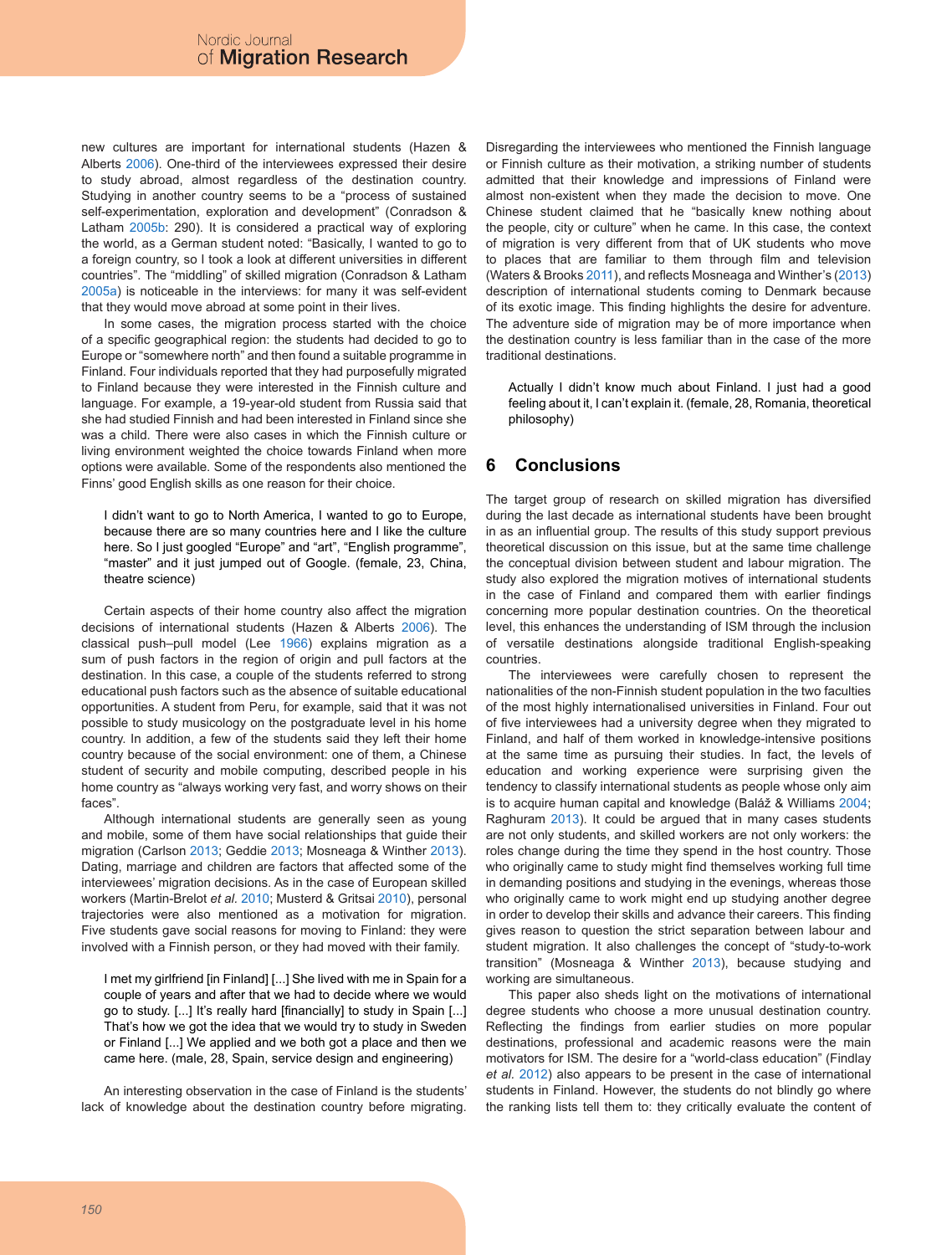the programmes and the merits of the university staff. As there are no world-famous universities in Finland, potential students assess the suitability of the study programmes in detail before making their choice. They scrutinise the research topics, teams and professors to find out whether the research and knowledge on offer meet their needs. Another advantage in the case of Finland is the lack of tuition fees for most programmes.

In addition to pursuing educational and career goals, exploring a new country and culture was also a strong reason for studying in a foreign country. This finding is consistent with earlier studies highlighting the adventure side of studying abroad. It is also noteworthy that many of the students did not know much about Finland before arriving, which further accentuates the adventurous nature of their migration.

This study demonstrates that earlier results concerning the factors affecting ISM are also valid in the case of an uncommon destination country. Students migrate for the same reasons: they want to develop their skills and embark on a career, as well as to travel and learn about different countries and cultures. Even if the international student population is growing and diversifying, it appears that the motivations for mobility stay the same.

Given the aim in Finland and other countries to attract the best in the world, it is worth examining students' motivations for migrating. It could be concluded from the interviews that universities in Helsinki attract ambitious and career-oriented international students who have selected their educational institution carefully. In this respect, their strategies have been successful. However, the diversity of the international student population and their many reasons for migrating remain unacknowledged. As Mosneaga and Winther (2013: 184) note, "the complex human side of talent mobility" is often missing in efforts to attract international students. Although many come in search of top-class education, others are seeking adventure: they enjoy travelling and new experiences. The lack of tuition fees is also important for many students. Therefore, the proposed introduction of tuition fees for international students (Cai & Kivistö 2011) would probably lower the attractiveness of Finland as a destination country.

#### **References**

#### 

- Aalto University 2012, Strategic development of Aalto University. Available from: <http://www.aalto.fi/en/about/strategy/AALTO-Strategy.pdf>. [Last accessed 31.3.2013].
- Academy of Finland 2010, The state and quality of scientific research in Finland 2009, Publications of the Academy of Finland 10/09. Available from: <http://www.aka.fi/Tiedostot/Tiedostot/Julkaisut/ SIGHT\_2009\_English\_eBook.pdf>. [Last accessed 31.3.2013].
- Baláž, V & Williams, A 2004, '"Been there, done that": international student migration and human capital transfers from the UK to Slovakia', *Population, Space and Place*, vol. 10, no. 2, pp. 217– 237, DOI: 10.1002/psp.316.
- Beaverstock, JV 2002, 'Transnational elites in global cities: British expatriates in Singapore's financial district', *Geoforum*, vol. 33, no. 4, pp. 525–538, DOI: 10.1016/S0016-7185(02)00036-2.
- Beaverstock, JV 2005, 'Transnational elites in the city: British highlyskilled inter-company transferees in New York City's financial district', *Journal of Ethnic and Migration Studies*, vol. 31, no. 2, pp. 245–268, DOI: 10.1080/1369183042000339918.
- Bontje, M & Musterd, S 2009, 'Creative industries, creative class and competitiveness: expert opinions critically appraised', *Geoforum*, vol. 40, no. 5, pp. 843–852, DOI: 10.1016/j. geoforum.2009.07.001.

Furthermore, it is difficult, if not impossible, to take the social factors behind student migration into account in the strategies.

Perhaps one way of attracting skilled students and workers to countries that are less familiar and have no world-famous universities would be to emphasise the unfamiliarity and exceptionality in relation to popular English-speaking destinations. An offbeat destination can offer unconventional experiences to students with travelling and adventure-seeking on their agenda. Hence, it may be worth rethinking the nature of unfamiliarity as a valuable asset in the competition for skilled migrants. Universities should also emphasise their unique qualities, research topics and teams more strongly, as such factors seem to attract international students as much as being a "recognised" institution. The interviewees said they had chosen their universities for their interesting subject areas and reputable researchers, not because of ranking lists. Instead of trying to imitate world-class institutions, Finnish universities would do better to capitalise on their own fields of expertise, which the skilled migrants participating in this study clearly appreciated.

### **Acknowledgements**

The author thanks the students she interviewed for making this research possible, and the anonymous reviewers for their insightful comments.

**Elina Eskelä** (MSc) is an urban geographer at the University of Helsinki. Her doctoral research focuses on skilled migrants in the Helsinki metropolitan area. She is a co-author of "Creative knowledge and local policies in Helsinki: How to enhance the city's competitiveness" (with M. Vaattovaara, V. Bernelius and K. Kepsu, ACRE report 10.5. AISSR, Amsterdam, 2010) and "Helsinki: An attractive metropolitan region for creative knowledge workers? The view of transnational migrants" (with K. Kepsu, M. Vaattovaara and V. Bernelius, ACRE Report 7.5. AMIDSt, Amsterdam 2009).

- Cai Y & Kivistö J 2011, 'Tuition fees for international students in Finland: where to go from here?', *Journal of Studies in International Education*, published online before print 5
- December, 2011, DOI: 10.1177/1028315311429001. Carlson, S 2013, 'Becoming a mobile student – a processual perspective on German degree student mobility', *Population, Space and Place*, vol. 19, no. 2, pp. 168–180, DOI: 10.1002/ psp.1749.
- Center for World-Class Universities of Shanghai Jiao Tong University 2012, Academic Ranking of World Universities 2012. Available from: <http://www.shanghairanking.com/ARWU2012.html>. [Last accessed 31.3.2013].
- Collins, FL 2008, 'Bridges to learning: international student mobilities, education agencies and inter-personal networks', *Global Networks*, vol. 8, no. 4, pp. 398–417, DOI: 10.1111/j.1471- 0374.2008.00231.x.
- Conradson, D & Latham, A 2005a, 'Transnational urbanism: attending to everyday practices and mobilities', *Journal of Ethnic and Migration Studies*, vol. 31, no. 2, pp. 227–233, DOI: 10.1080/1369183042000339891.
- Conradson, D & Latham, A 2005b, 'Friendship, networks and transnationality in a world city: Antipodean transmigrants in